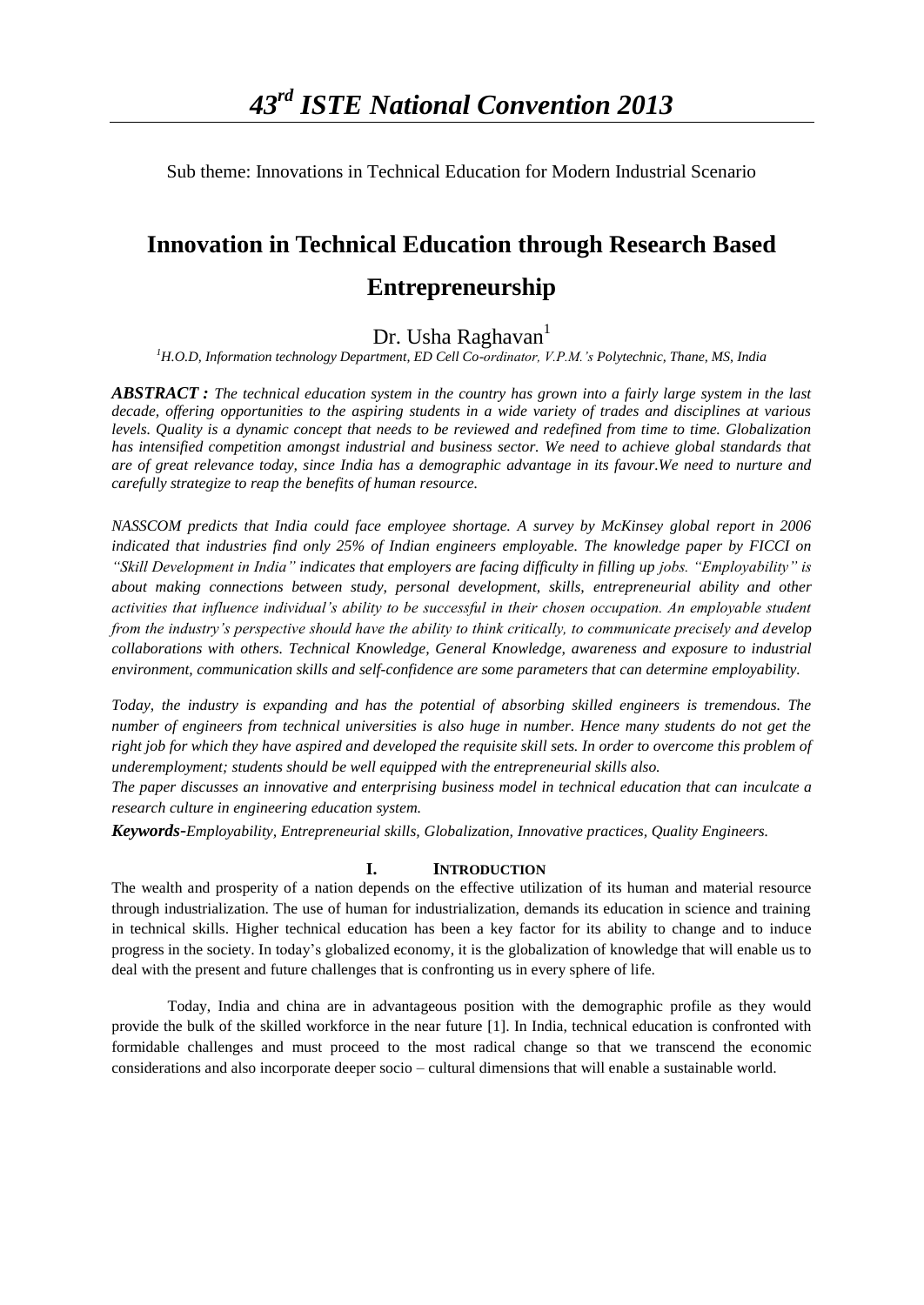#### **II. CHALLENGES**

The major issues in the technical education in India are

- Multiple control mechanisms and controlling regulations have stifled innovative initiatives in recruitment of faculty, admission of students, curricula revision & up -gradation and financial management in most institutions.
- Resource constraints, low efficiency of utilization of available resources and lack of mechanism for sharing physical and human resources. This has led to large scale obsolescence of physical resource deterioration of quality teaching / learning process and lowering the competence of the teachers
- There is a huge drop out and failure rates in the technical institutes.
- Rapid obsolescence of curricula and course contents due to infrequent revision and a delayed response to technological advances and consequent market demands.
- Failure to attract and retain high quality faculty due to archaic recruitment and promotion procedures, absence of incentives for quality performance and non- existent staff development policies in most institutes.

#### **III. INNOVATIVE MEASURES**

Technical education should introduce competency based programs, infrastructure development as per market demand and customer focus attitude. We need to have the concept of mentoring being introduced. The present model of education and examination system focuses on marks and less on actual understanding of the subject. This needs to change fast. In this world of internet and connected society, definition of intelligence is changing. Intelligence in today's context is linked to practical application of knowledge in real life and not memorizing essential matters.

We need to create a robust technical research ecosystem that feeds into and off industry. Some of the good institutes of current generation are globally networked, focused on research, looking to solve industry problems and also patenting. They drive a deep transformation within our technical education system, which could take some time to show impact. We need to have more and more institutions of this type. Policies, guidelines and procedures need to focus on preparation, validation and evaluation of skill based curriculum, promotion of vocational education and delivery of quality contents for preparedness of the graduates for the practice of the profession. The serious shortage of qualified faculty in the institutes has also been an impediment in our quest to offer education of global standards. We need to identify and map the required skills and competencies bridging supply and demand in our human resource[1].

To make Indian technical education ready for future, there should be financial innovation, innovation in use of information and communication technologies (ICT), reinvigorating research and regulatory reforms. For achieving financial innovation, we need to encourage private sector investment in education. Performance based funding by government will motivate more institutes to perform. We need to build an enabling environment to generate alternate sources of revenue. The ICT infrastructure needs to be improved. We should develop mechanisms for development and free distribution of high quality content across languages. It is also necessary to improve connectivity across technical education institute and create a national repository of digital content.

Very little research goes on in most of our technical institutes. There is no research culture in technical education. Neither the management, nor the faculty considers R & D academicor sponsored as one of their important activities. In order to have more research activities, we need to incentivize research and create an enabling environment in terms of lesser teaching hours for researchers. They should have greater budgets and better access to available infrastructure. The number of doctoral students may be increased through launch of innovative programs, providing attractive fellowships and enhanced industry collaboration[2].

The regulatory frame work should be simple there should be a single independent regulatory agency for regulating technical education.